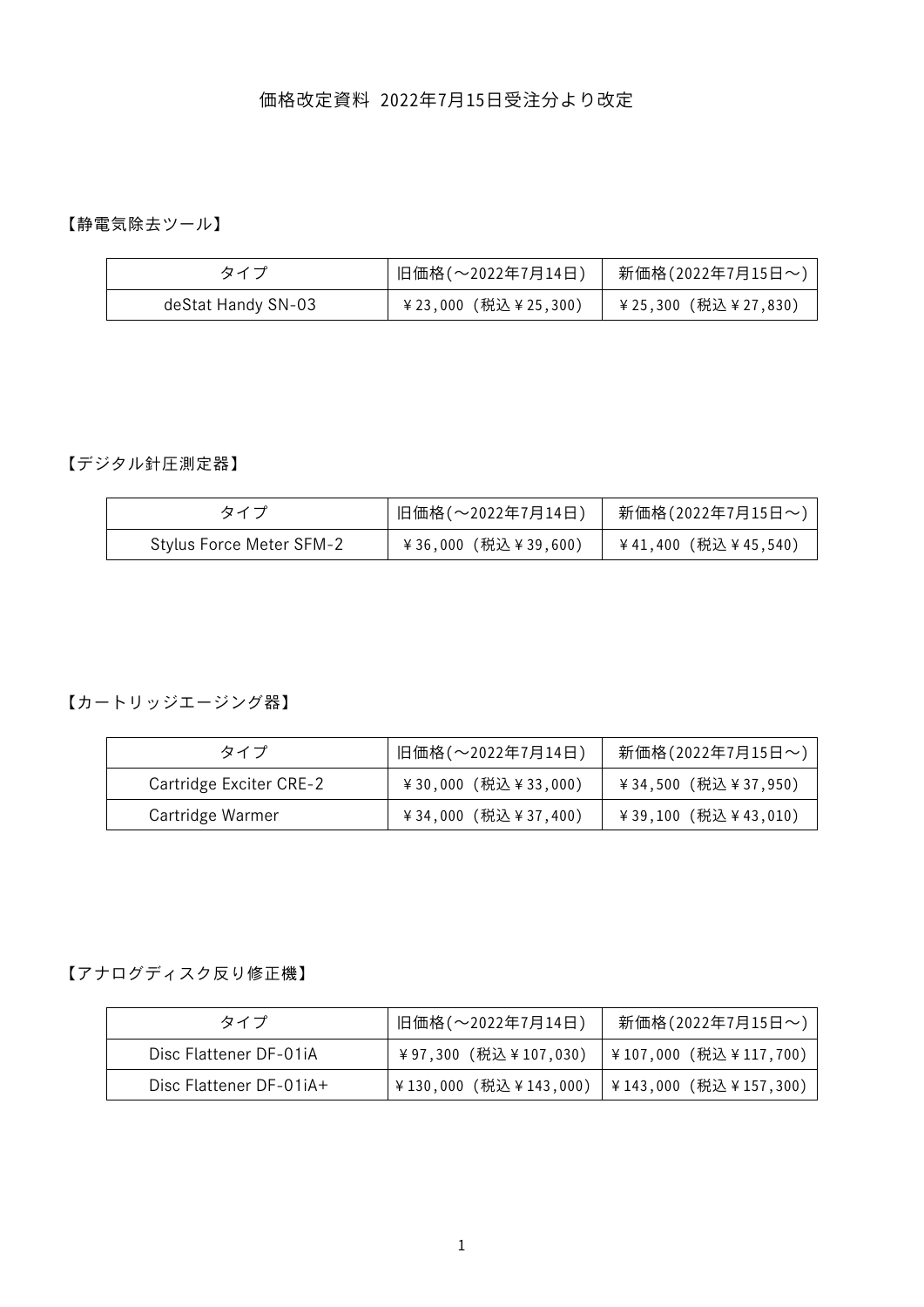【DAコンバーター】

| タイプ                 | 旧価格(~2022年7月14日)    | 新価格(2022年7月15日~)    |
|---------------------|---------------------|---------------------|
| JADE casa DSD Navy  | ¥68,000 (税込¥74,800) | ¥78,200 (税込¥86,020) |
| JADE casa DSD Black | ¥68,000 (税込¥74,800) | ¥78,200 (税込¥86,020) |

### 【据え置き型アンプ】

| タイプ                                                    | 旧価格(~2022年7月14日)       | 新価格(2022年7月15日~)      |
|--------------------------------------------------------|------------------------|-----------------------|
| JADE Soleil Cocoa                                      | ¥85,000 (税込¥93,500)    | ¥93,500 (税込¥102,850)  |
| <b>JADE Soleil Amethyst Purple</b>                     | ¥85,000(税込¥93,500)     | ¥93,500 (税込¥102,850)  |
| JADE Soleil Ash Black                                  | ¥85,000(税込¥93,500)     | ¥93,500 (税込¥102,850)  |
| LifeStyle Sound System<br>JADE Soleil/Radius90 (Co/Wh) | ¥149,600 (税込¥164,560)  | ¥164,500 (税込¥180,950) |
| LifeStyle Sound System<br>JADE Soleil/Radius90 (Co/Bl) | ¥149,600 (税込 ¥164,560) | ¥164,500 (税込¥180,950) |
| LifeStyle Sound System<br>JADE Soleil/Radius90 (Am/Wh) | ¥149,600 (税込 ¥164,560) | ¥164,500 (税込¥180,950) |
| LifeStyle Sound System<br>JADE Soleil/Radius90 (Am/Bl) | ¥149,600 (税込 ¥164,560) | ¥164,500 (税込¥180,950) |
| LifeStyle Sound System<br>JADE Soleil/Radius90 (As/Wh) | ¥149,600 (税込 ¥164,560) | ¥164,500 (税込¥180,950) |
| LifeStyle Sound System<br>JADE Soleil/Radius90 (As/Bl) | ¥149,600 (税込 ¥164,560) | ¥164,500 (税込¥180,950) |
| JADE casa Ocean Blue                                   | ¥50,000(税込¥55,000)     | ¥57,500 (税込¥63,250)   |
| JADE casa Navy                                         | ¥50,000(税込¥55,000)     | ¥57,500 (税込¥63,250)   |

【ポータブルアンプ】

| タイプ                                   | 旧価格(~2022年7月14日)       | 新価格(2022年7月15日~)       |
|---------------------------------------|------------------------|------------------------|
| JADE next Ruby Red                    | ¥ 28,000 (税込 ¥ 30,800) | ¥ 32,200 (税込 ¥ 35,420) |
| JADE next Dark Navy                   | ¥ 28,000 (税込 ¥ 30,800) | ¥ 32,200 (税込 ¥ 35,420) |
| JADE next Dark Black                  | ¥ 28,000 (税込 ¥ 30,800) | ¥ 32,200 (税込 ¥ 35,420) |
| JADE next fhána model                 | ¥ 31,000 (税込 ¥ 34,100) | ¥ 35,600 (税込 ¥ 39,160) |
| JADE next JAPAN                       | ¥ 31,000 (税込 ¥ 34,100) | ¥ 35,600 (税込 ¥ 39,160) |
| JADE next Ultimate bi power Ruby Red  | ¥82,000 (税込¥90,200)    | ¥94,300 (税込¥103,730)   |
| JADE next Ultimate bi power Dark Navy | ¥82,000 (税込¥90,200)    | ¥94,300 (税込¥103,730)   |
| JADE next Ultimate bi power Black     | ¥ 82,000 (税込 ¥ 90,200) | ¥94,300 (税込¥103,730)   |
| JADE next Ultimate bi power JAPAN     | ¥85,000(税込¥93,500)     | ¥97,700 (税込¥107,470)   |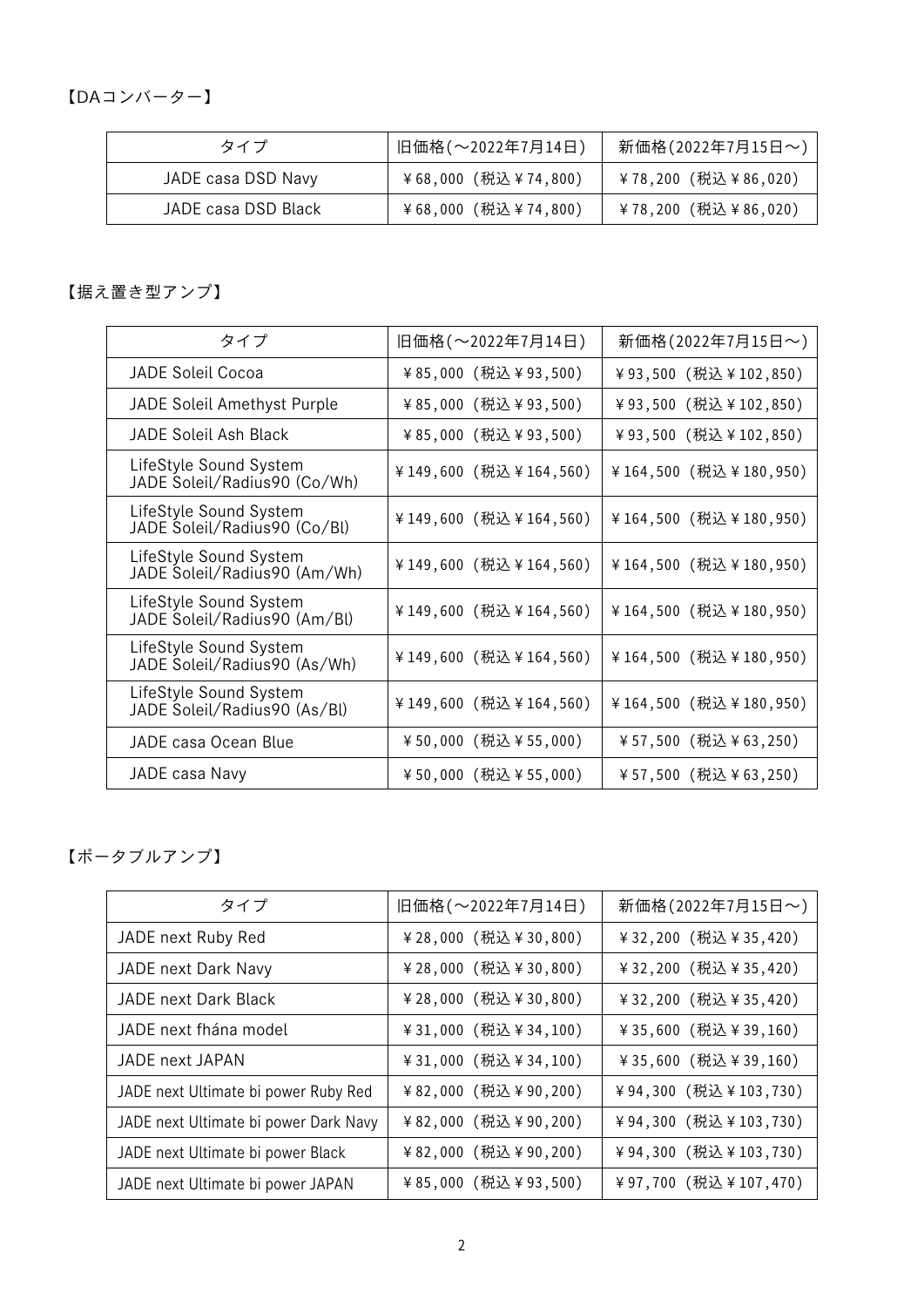【ACコンセント】

| タイプ     | 旧価格(~2022年7月14日)   | 新価格(2022年7月15日~)  |
|---------|--------------------|-------------------|
| HP-2GW  | ¥4,300 (税込¥4,730)  | ¥5,100 (税込¥5,610) |
| HP-2GBi | ¥4,300 (税込 ¥4,730) | ¥5,100 (税込¥5,610) |

【カートリッジワイヤー】

| タイフ   | 旧価格(~2022年7月14日)  | 新価格(2022年7月15日~)   |
|-------|-------------------|--------------------|
| CW-01 | ¥8,000 (税込¥8,800) | ¥9,600 (税込¥10,560) |

【2Pタップ】

| タイプ   | 旧価格(~2022年7月14日) | 新価格(2022年7月15日~)  |
|-------|------------------|-------------------|
| HP-2P | ¥1,800(税込¥1,980) | ¥3,500 (税込¥3,850) |

【3P→2P変換アダプタ】

| タイフ      | 旧価格(~2022年7月14日)  | 新価格(2022年7月15日~)  |
|----------|-------------------|-------------------|
| $HP-32P$ | ¥1,800 (税込¥1,980) | ¥3,500 (税込¥3,850) |

【ACプラグ】

| タイプ    | 旧価格(~2022年7月14日)  | 新価格(2022年7月15日~)    |
|--------|-------------------|---------------------|
| HP-3GG | ¥6,000 (税込¥6,600) | ¥7,200(税込¥7,920)    |
| HP-HBI | ¥8,000 (税込¥8,800) | ¥14,000 (税込¥15,400) |

【スタビライザー】

| タイプ             | 旧価格(~2022年7月14日)       | 新価格(2022年7月15日~)       |
|-----------------|------------------------|------------------------|
| HP-SSR          | ¥40,000 (税込¥44,000)    | ¥48,000 (税込¥52,800)    |
| HP-SSU KINKAKU  | ¥50,000 (税込¥55,000)    | ¥60,000 (税込¥66,000)    |
| ORB-Mg-RS JAPAN | ¥ 33,000 (税込 ¥ 36,300) | ¥ 39,600 (税込 ¥ 43,560) |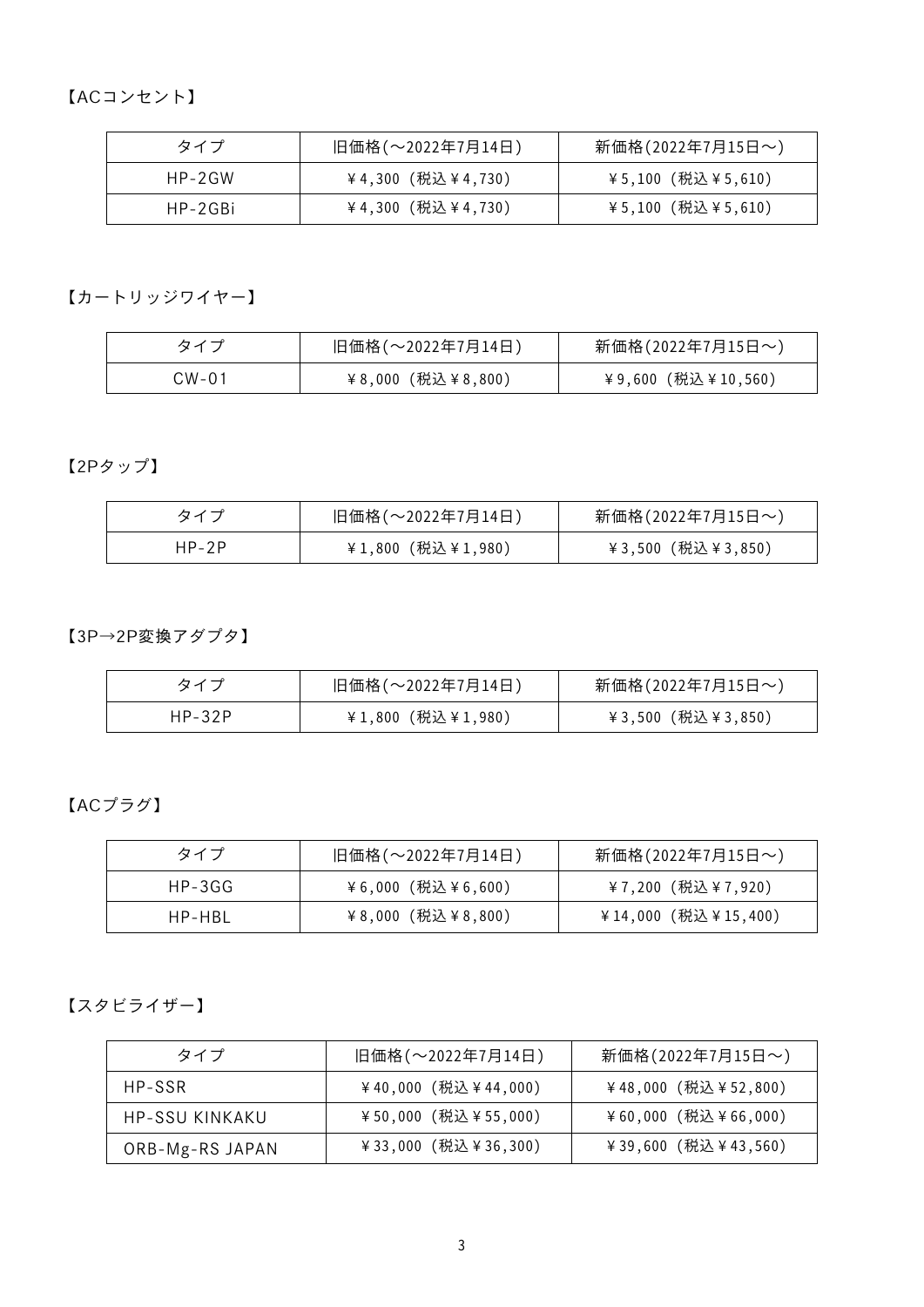ラグ(50個セット)】

| タイプ                   | 旧価格(~2022年7月14日)       | 新価格(2022年7月15日~)       |
|-----------------------|------------------------|------------------------|
| HI-YI i Pro Pack 50   | ¥15,600 (税込¥17,160)    | ¥ 20,200 (税込 ¥ 22,220) |
| HL-YSi Pro Pack 50    | ¥13,600 (税込 ¥14,960)   | ¥17,600 (税込¥19,360)    |
| HI-Y4i Pro Pack 50    | ¥11,200 (税込 ¥12,320)   | ¥14,500 (税込 ¥15,950)   |
| HI-P15i Pro Pack 50   | ¥13,600 (税込 ¥14,960)   | ¥17,600 (税込¥19,360)    |
| HI-YI i-R Pro Pack 50 | ¥ 16,800 (税込 ¥ 18,480) | ¥ 21,800 (税込 ¥ 23,980) |
| HI-YSi-R Pro Pack 50  | ¥15,200 (税込 ¥16,720)   | ¥19,700 (税込¥21,670)    |
| HL-Y4i-R Pro Pack 50  | ¥13,600 (税込¥14,960)    | ¥17,600 (税込¥19,360)    |

# 【ラグ】

| タイプ            | 旧価格 (~2022年7月14日)    | 新価格(2022年7月15日~)     |
|----------------|----------------------|----------------------|
| HL-YLi         | ¥ 3,800 (税込 ¥ 4,180) | ¥4,900 (税込¥5,390)    |
| HL-YSi         | ¥ 3,400 (税込 ¥ 3,740) | ¥4,400 (税込 ¥4,840)   |
| HL-Y4i         | ¥2,800 (税込¥3,080)    | ¥3,600 (税込¥3,960)    |
| <b>HL-035i</b> | ¥2,700 (税込 ¥2,970)   | ¥ 3,500 (税込 ¥ 3,850) |
| $HL-P15i$      | ¥ 3,400 (税込 ¥ 3,740) | ¥ 4,400 (税込 ¥ 4,840) |
| HL-B13i        | ¥ 3,400 (税込 ¥ 3,740) | ¥4,400 (税込¥4,840)    |
| HL-YLi-R       | ¥4,200 (税込¥4,620)    | ¥5,400 (税込¥5,940)    |
| HL-YSi-R       | ¥ 3,800 (税込 ¥ 4,180) | ¥4,900 (税込¥5,390)    |
| HL-Y4i-R       | ¥ 3,400 (税込 ¥ 3,740) | ¥ 4,400 (税込 ¥ 4,840) |
| $HL-035i-R$    | ¥3,200 (税込¥3,520)    | ¥ 4,100 (税込 ¥ 4,510) |
| $HL-P15i-R$    | ¥ 3,800 (税込 ¥ 4,180) | ¥4,900 (税込¥5,390)    |
| $HL-B13i-R$    | ¥3,800 (税込¥4,180)    | ¥4,900 (税込¥5,390)    |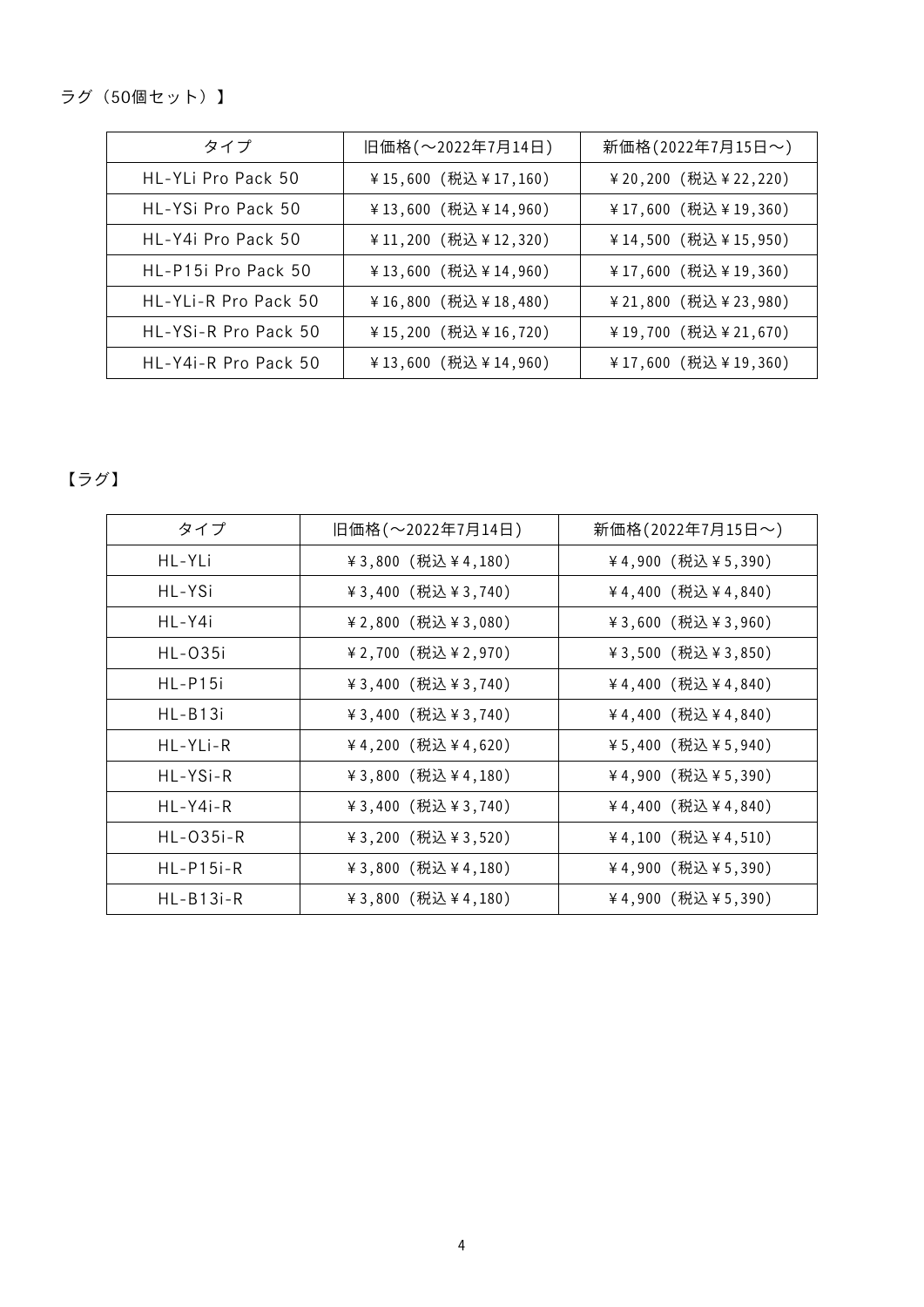### 【スピーカー/アンプセレクター】

| タイプ            | 旧価格(~2022年7月14日)       | 新価格(2022年7月15日~)       |
|----------------|------------------------|------------------------|
| MC-SO Nova     | ¥ 33,000 (税込 ¥ 36,300) | ¥ 34,600 (税込 ¥ 38,060) |
| MC-SW Nova     | ¥54,800 (税込¥60,280)    | ¥57,500 (税込¥63,250)    |
| MC-S0 Superior | ¥107,000 (税込¥117,700)  | ¥112,300 (税込¥123,530)  |
| MC-SW Superior | ¥156,000 (税込¥171,600)  | ¥163,800 (税込¥180,180)  |

【ラインセレクター】

| タイプ            | 旧価格(~2022年7月14日)       | 新価格(2022年7月15日~)       |
|----------------|------------------------|------------------------|
| LS-RO Nova     | ¥ 31,000 (税込 ¥ 34,100) | ¥ 32,500 (税込 ¥ 35,750) |
| LS-XO Nova     | ¥ 34,800 (税込 ¥ 38,280) | ¥ 36,500 (税込 ¥ 40,150) |
| LS-XOR Nova    | ¥ 34,800 (税込 ¥ 38,280) | ¥ 36,500 (税込 ¥ 40,150) |
| LS-RW Superior | ¥82,500 (税込¥90,750)    | ¥86,600 (税込¥95,260)    |
| LS-XW Superior | ¥73,000 (税込¥80,300)    | ¥76,600 (税込¥84,260)    |

【パワーコンディショナー】

| タイプ                  | 旧価格(~2022年7月14日)       | 新価格(2022年7月15日~)       |
|----------------------|------------------------|------------------------|
| Power Conditioner G  | ¥ 25,000 (税込 ¥ 27,500) | ¥ 30,000 (税込 ¥ 33,000) |
| Power Conditioner HG | ¥ 28,000 (税込 ¥ 30,800) | ¥ 33,600 (税込 ¥ 36,960) |
| Power Conditioner HD | ¥108,000 (税込¥118,800)  | ¥118,800 (税込¥130,680)  |

【パワータップ】

| タイプ                           | 旧価格(~2022年7月14日)      | 新価格(2022年7月15日~)         |
|-------------------------------|-----------------------|--------------------------|
| Clear ExEst 4 Gold            | ¥145,000 (税込¥159,500) | ¥159,500 (税込¥175,450)    |
| Clear ExEst 6 Gold            | ¥160,000 (税込¥176,000) | ¥176,000 (税込¥193,600)    |
| Clear ExEst $4 \times 2$ Gold | ¥198,000 (税込¥217,800) | ¥ 217,800 (税込 ¥ 239,580) |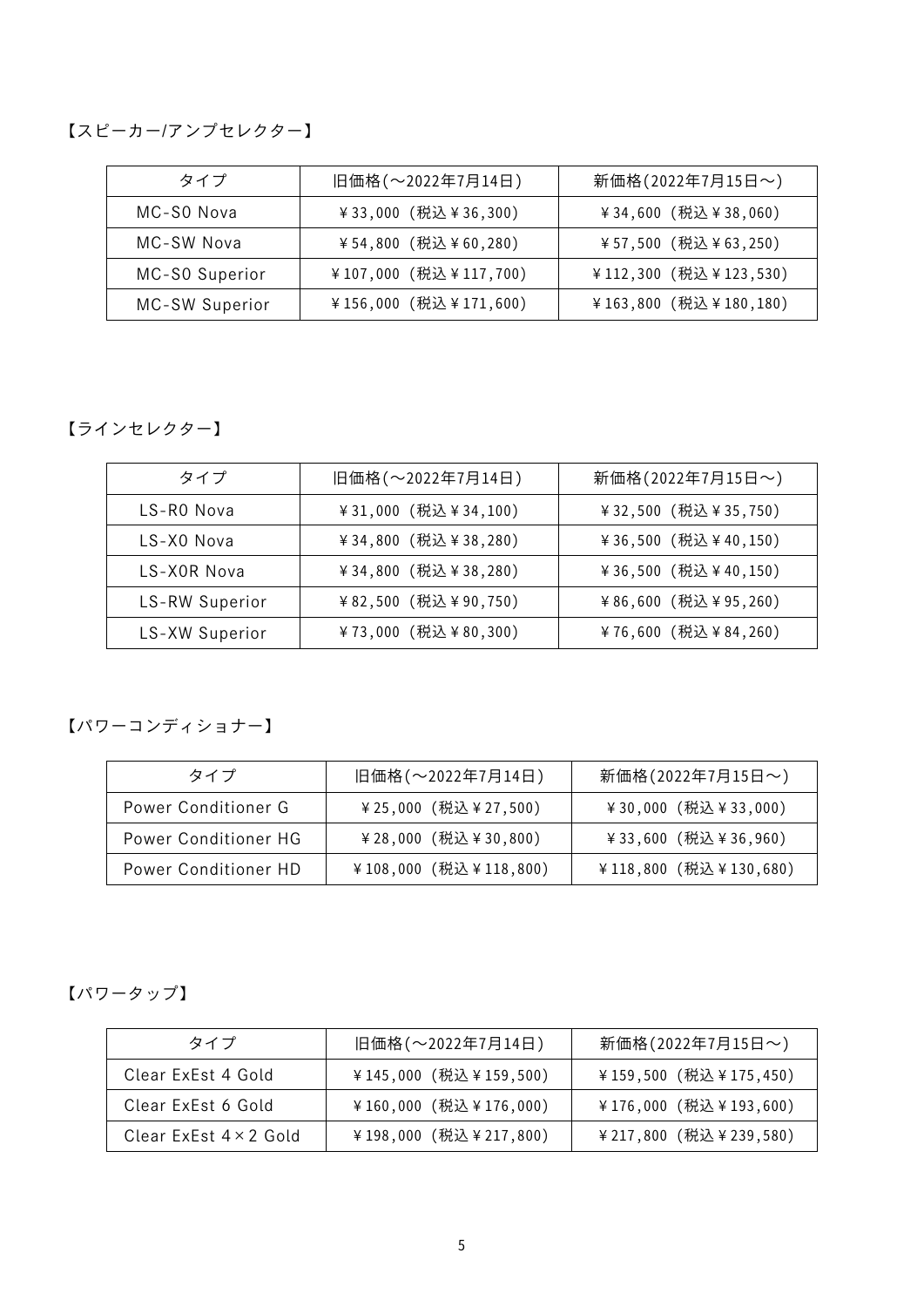【ACケーブル】

■ HC-T

| タイプ        | 旧価格(~2022年7月14日)       | 新価格(2022年7月15日~)    |
|------------|------------------------|---------------------|
| HC-T07     | ¥28,000 (税込¥30,800)    | ¥58,000 (税込¥63,800) |
| $HC - T15$ | ¥ 33,000 (税込 ¥ 36,300) | ¥63,000 (税込¥69,300) |
| HC-T25     | ¥38,000 (税込¥41,800)    | ¥68,000 (税込¥74,800) |

【ラインケーブル】

■ J7-RCA Clear Force

| タイプ              | 旧価格 (~2022年7月14日)      | 新価格(2022年7月15日~)       |
|------------------|------------------------|------------------------|
| 0.7 <sub>m</sub> | ¥ 24,000 (税込 ¥ 26,400) | ¥ 28,800 (税込 ¥ 31,680) |
| 1 <sub>m</sub>   | ¥ 25,000 (税込 ¥ 27,500) | ¥ 30,000 (税込 ¥ 33,000) |
| 1.5 <sub>m</sub> | ¥ 26,500 (税込 ¥ 29,150) | ¥ 31,800 (税込 ¥ 34,980) |
| 2 <sub>m</sub>   | ¥ 28,000 (税込 ¥ 30,800) | ¥33,600 (税込¥36,960)    |
| 2.5 m            | ¥ 29,500 (税込 ¥ 32,450) | ¥ 35,400 (税込 ¥ 38,940) |
| 3 m              | ¥ 31,000 (税込 ¥ 34,100) | ¥ 37,200 (税込 ¥ 40,920) |

#### ■ J7-RCA Clear Force WBT-0102

| タイプ              | 旧価格(~2022年7月14日)    | 新価格(2022年7月15日~)    |
|------------------|---------------------|---------------------|
| 0.7 <sub>m</sub> | ¥44,000 (税込¥48,400) | ¥57,200 (税込¥62,920) |
| 1 <sub>m</sub>   | ¥45,000 (税込¥49,500) | ¥58,500 (税込¥64,350) |
| 1.5 <sub>m</sub> | ¥46,500 (税込¥51,150) | ¥60,400 (税込¥66,440) |
| 2 <sub>m</sub>   | ¥48,000 (税込¥52,800) | ¥62,400 (税込¥68,640) |
| 2.5 <sub>m</sub> | ¥49,500 (税込¥54,450) | ¥64,300 (税込¥70,730) |
| 3 <sub>m</sub>   | ¥51,000 (税込¥56,100) | ¥66,300 (税込¥72,930) |
| 3.5m             | ¥52,500 (税込¥57,750) | ¥68,200 (税込¥75,020) |
| 4 <sub>m</sub>   | ¥54,000 (税込¥59,400) | ¥70,200 (税込¥77,220) |
| 4.5m             | ¥55,500 (税込¥61,050) | ¥72,100 (税込¥79,310) |
| 5 <sub>m</sub>   | ¥57,000 (税込¥62,700) | ¥74,100 (税込¥81,510) |